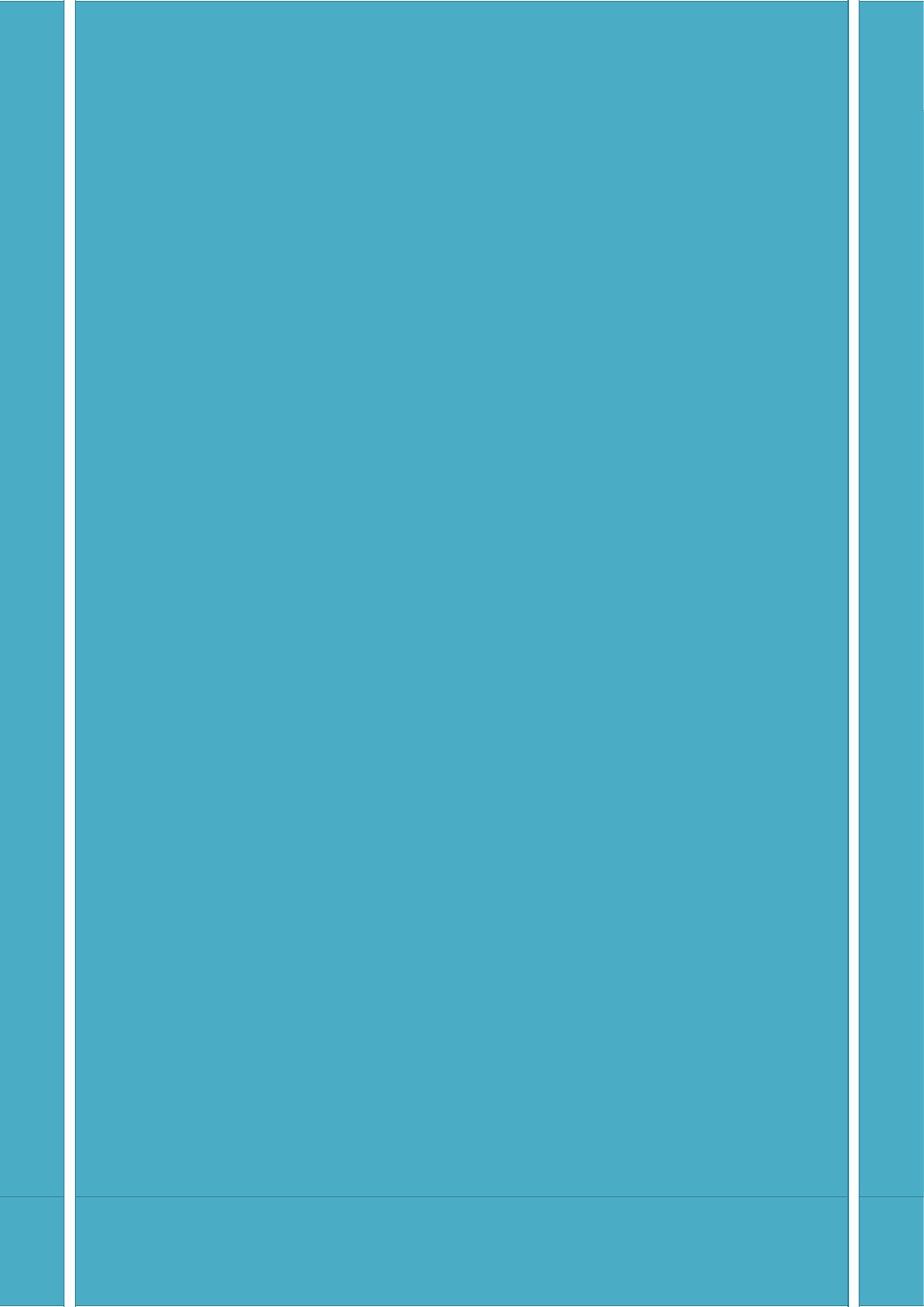

# **Table of Contents**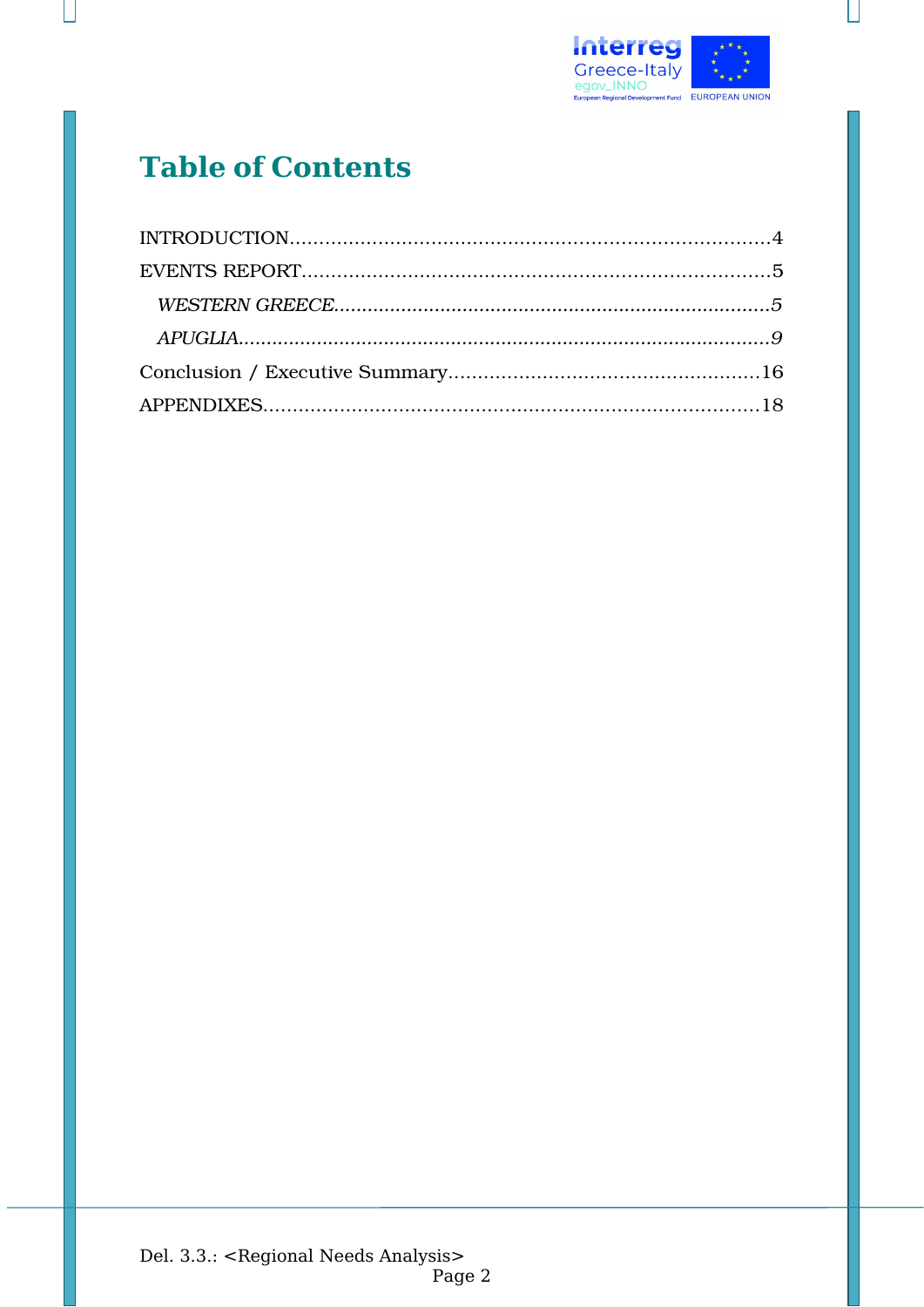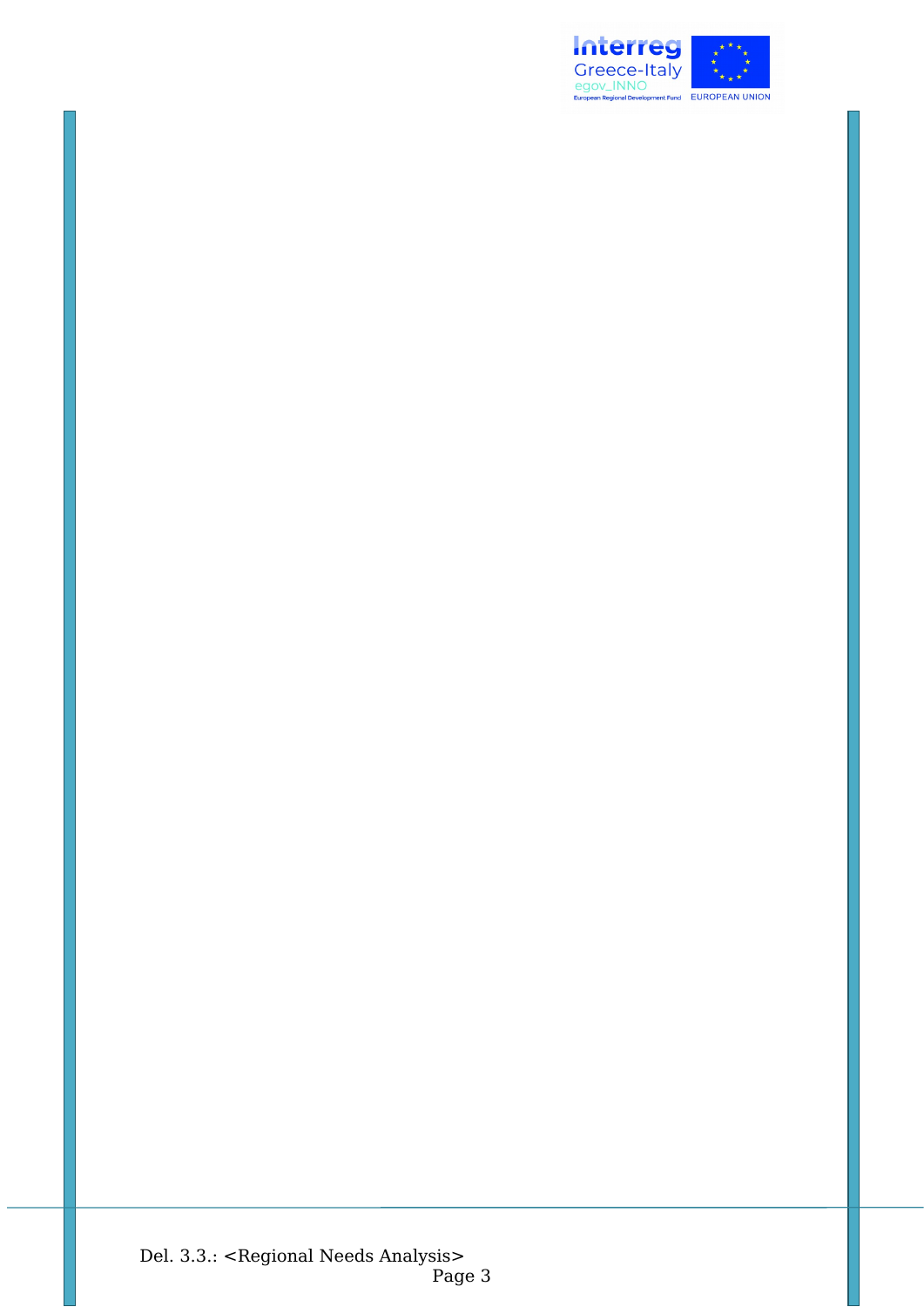

# <span id="page-3-0"></span>**INTRODUCTION**

Within this deliverable we present the outcomes of the bottom-up approach in order to collect users' needs in Western Greece and Apuglia in relation with Government to Business (G2B) e-services.

The **common methodology** used for the collection of user needs was as follows:

- For the 5 pre-defined application areas the two Regions selected specific applications (from the deliverable 3.1) to be presented as showcases to stakeholders (business support organizations, regional government officials, SMEs represetnatives)
- Workshops / focus groups were organized in Western Greece and Apulia with the participation of stakeholders in order to collect their feedback on the tools presented (on usefulness, importance, applicability etc)
- For each event a specialised questionnaire have been designed base don the types of stakeholders participating (see Appendix)
- The information collected have been analysed taken under consideration the regional policy documents (e.g. RIS3) of the two regions.
- Based on this feedback, in a next step the specific plans for e-tools development in Apulia and Western Greece are being prepared as long as the specifications for a common innobarometer tool.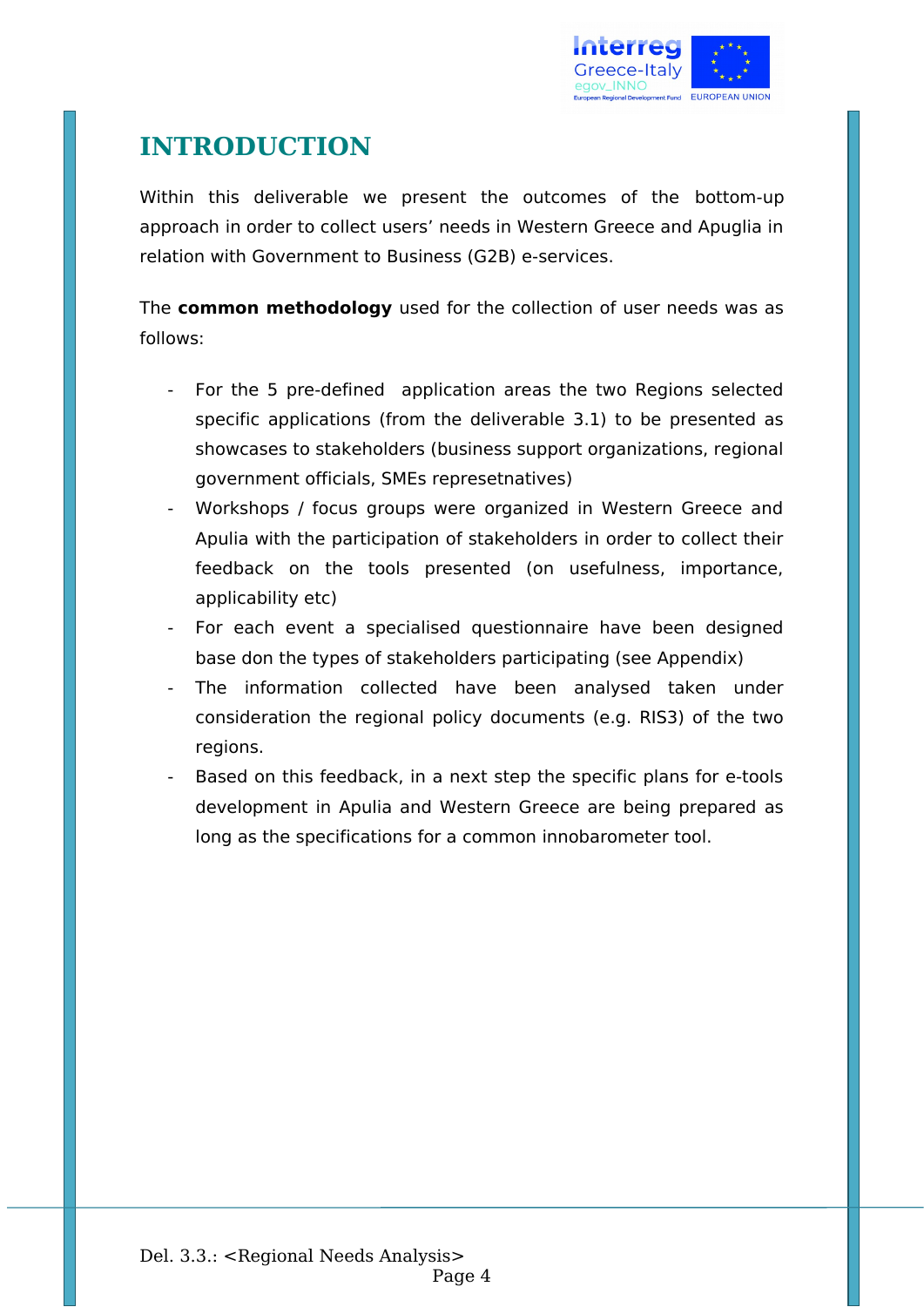

# <span id="page-4-1"></span>**EVENTS REPORT**

# <span id="page-4-0"></span>**WESTERN GREECE**



Photo from the info day in Agrinio

Under the project "egov\_INNO – E-government services and tools from regional governments and regional development bodies to support and coordinate the regional research and innovation capital ", 3 Information Days took place in Patras, Pyrgos and Agrinio on 13, 14 and 15 March 2019 respectively, as long as 2 meetings (1 with regional Government officials and a second one with the Chambers of Commerce board).

The presentation of the method of development of the "EGOV\_INNO" action plans, of the international practices in selected application areas as well as the analysis of the availability of statistics on entrepreneurship and innovation, the way of collection and processing have been presented in the framework of the information days.

Finally selected practices, covering all categories of applications (as identified from the project) has been presented to the participants (representatives from SMEs, business support organizations, local governments, academia).

Specialized questionnaires have need designed for the collection of their feedback on the usefulness and importance of the presented tools (see Appendix).

Analysis of the collected feedback is given below:

For the five preselected application areas all participants were presented with some example tools and they were asked if they evaluate the positively (as a general comment).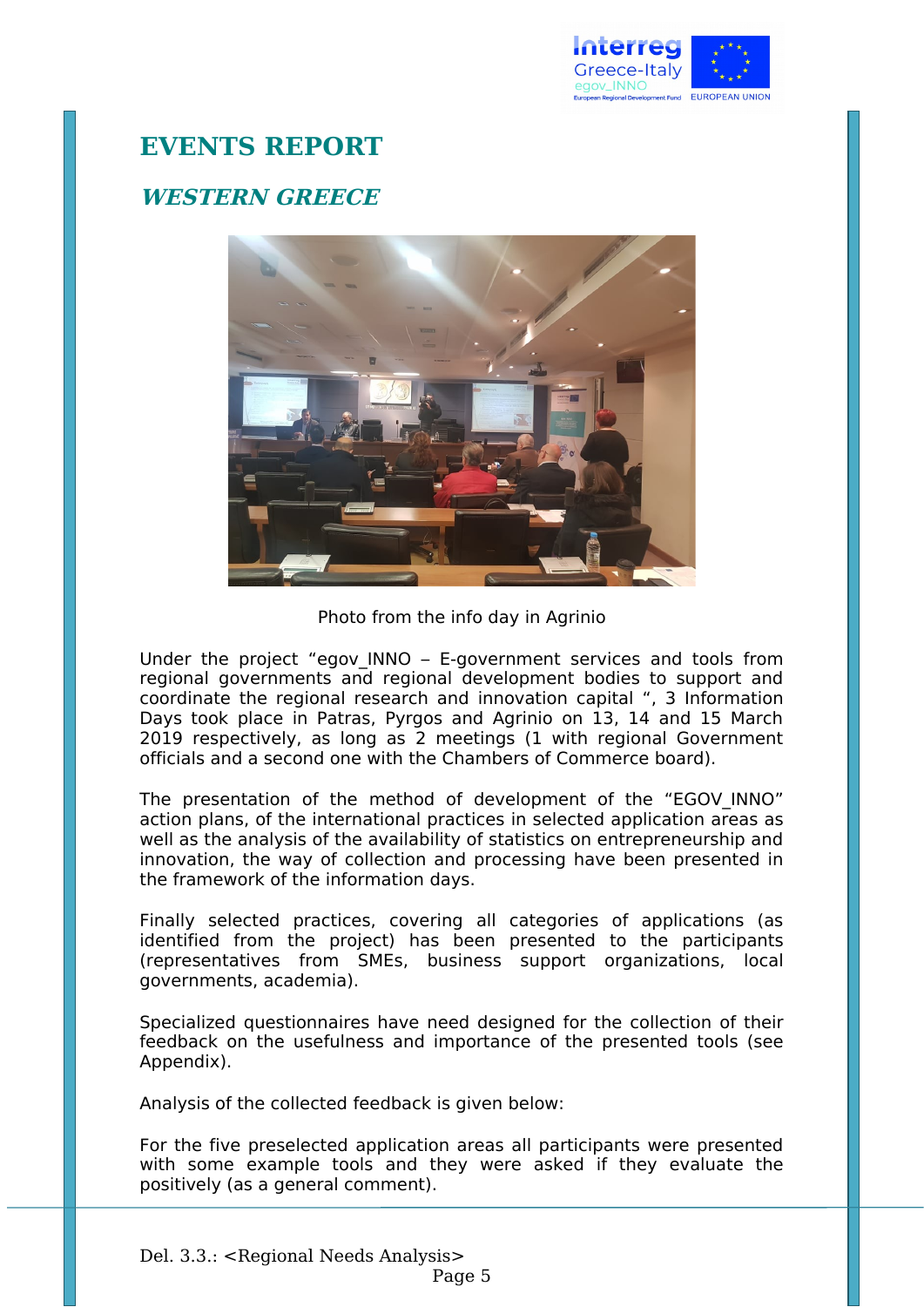

- 1. e-tools to monitor and support the process of financing for investment plans of enterprises,
- 2. e-services to accelerate the process related with starting a business with emphasis on start-ups,
- 3. information services for enterprises with emphasis on young innovators (e.g. database of incubator services, co-working spaces etc),
- 4. social networking tools to support smart match-making and collaboration of enterprises (supporting their networking and clustering) as well as linkage between the business and the R&D community
- 5. business intelligence applications to monitor the regional and cross-border entrepreneurship and innovation

For the application areas 2, 3,4 and 5 more than 60% of the participants gave a positive evaluation (score 4 or 5).

In a next step, all participants were asked to evaluate specifically in terms of

## **- compatible with their needs**

The tools of category 2, 3,4 are evaluated as more compatible with needs

The tools of category 5 are evaluated as the less compatible

# **- relevance with their activities**

The tools of category 2,3, 4 and 5 are evaluated as more relevant

All other categories are in the same position in terms of their evaluation on this issue

## **- applicability**

All participants are reluctant is terms of applicability for the presented tools.

Especially for the category 1 most of them evaluate them as non-easily applicable.

## **- importance**

In terms of general importance for the innovation eco-system of the Region, all categories are evaluated positively, with tools of categories 1,2,4 and 5 to be considered as the most important ones.

## **Conclusions:**

- **-** Tools of category 1 are considered as non-easily applicable
- **-** Tools of category 2, 3, 4 are considered as most useful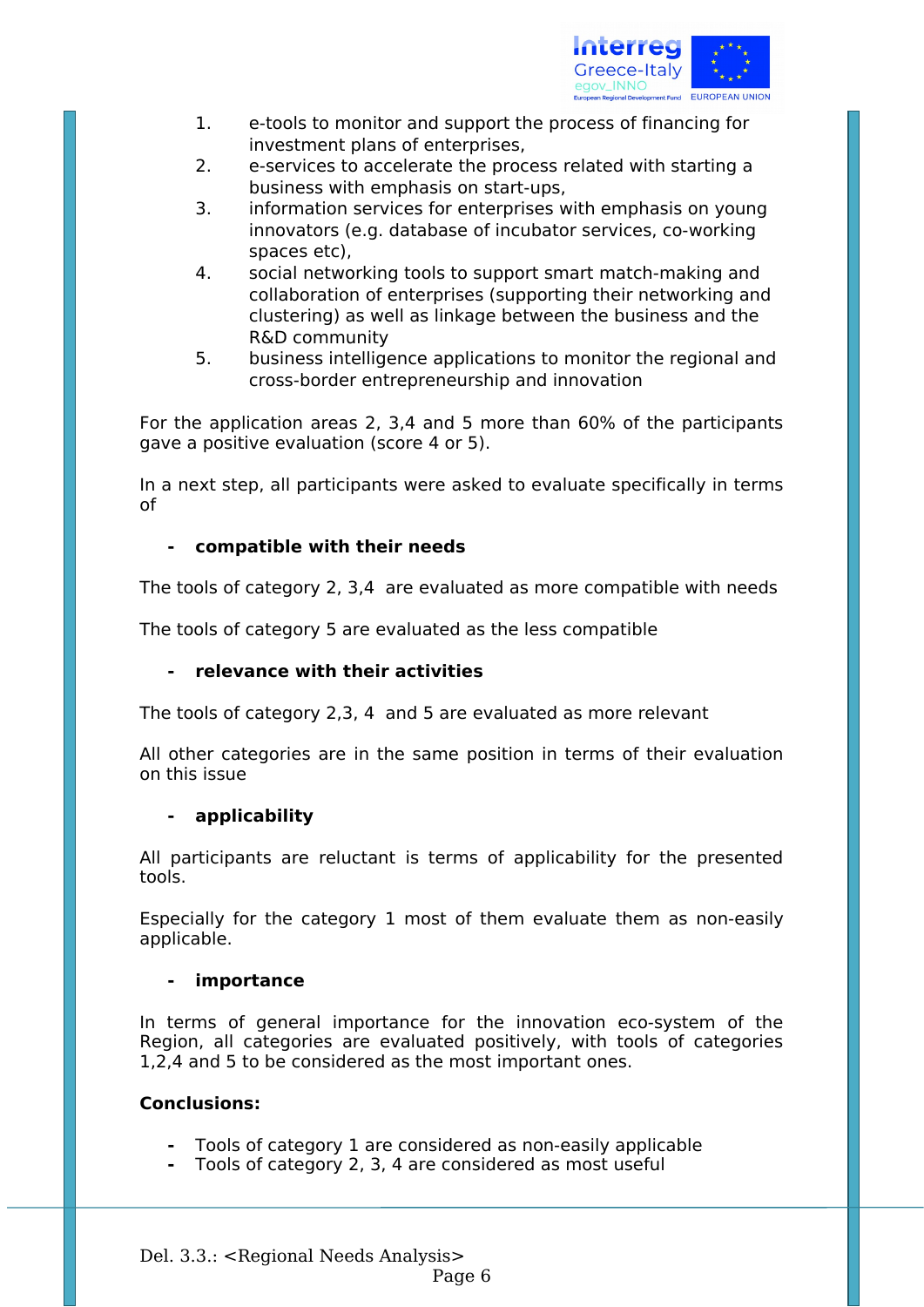

**-** Tools of category 5 are having mostly positive evaluation in all subfactors, apart from compatibility with SMEs actual needs

As a general conclusion, it seems that the most important and relevant tools for the Region of Western Greece are:

2.e-services to accelerate the process related with starting a business with emphasis on start-ups,

3. information services for enterprises with emphasis on young innovators (e.g. database of incubator services, co-working spaces etc),

4.social networking tools to support smart match-making and collaboration of enterprises (supporting their networking and clustering) as well as linkage between the business and the R&D community

5.business intelligence applications to monitor the regional and crossborder entrepreneurship and innovation (target group: regional government and business support organizations and not SMEs directly).

Based on the Region's strategic document for Smart Specialization, the most important goals related with Information and Communication Technologies in Western Greece are:

- Increasing investment in knowledge and excellence
- Strengthening research and innovation in the business sector

One of the identified means to achieve this, is to provide ways to "Strengthening research and innovation infrastructures in their clusters" with emphasis on Young innovators and new companies.

As a result, from the strategic point of view, all 5 types of preselected applications are compatible with the Regional needs since they are all contributing to

- **-** Créate and support businesses with emphasis on new business
- **-** Support collaborative mechanisms
- **-** Provide valuable tools for the regional government in order to collect all needed information for properly organise needed activities

So, by combining the outcomes from the policy documents analysis and the feedback gained from the workshop, we identify the e-tools of category 2, 3, 4 and 5 as most relevant and applicable for Western Greece.

Going one step ahead and based on additional feedback collected from stakeholders, the following example e-tools have been identified as possible useful ones: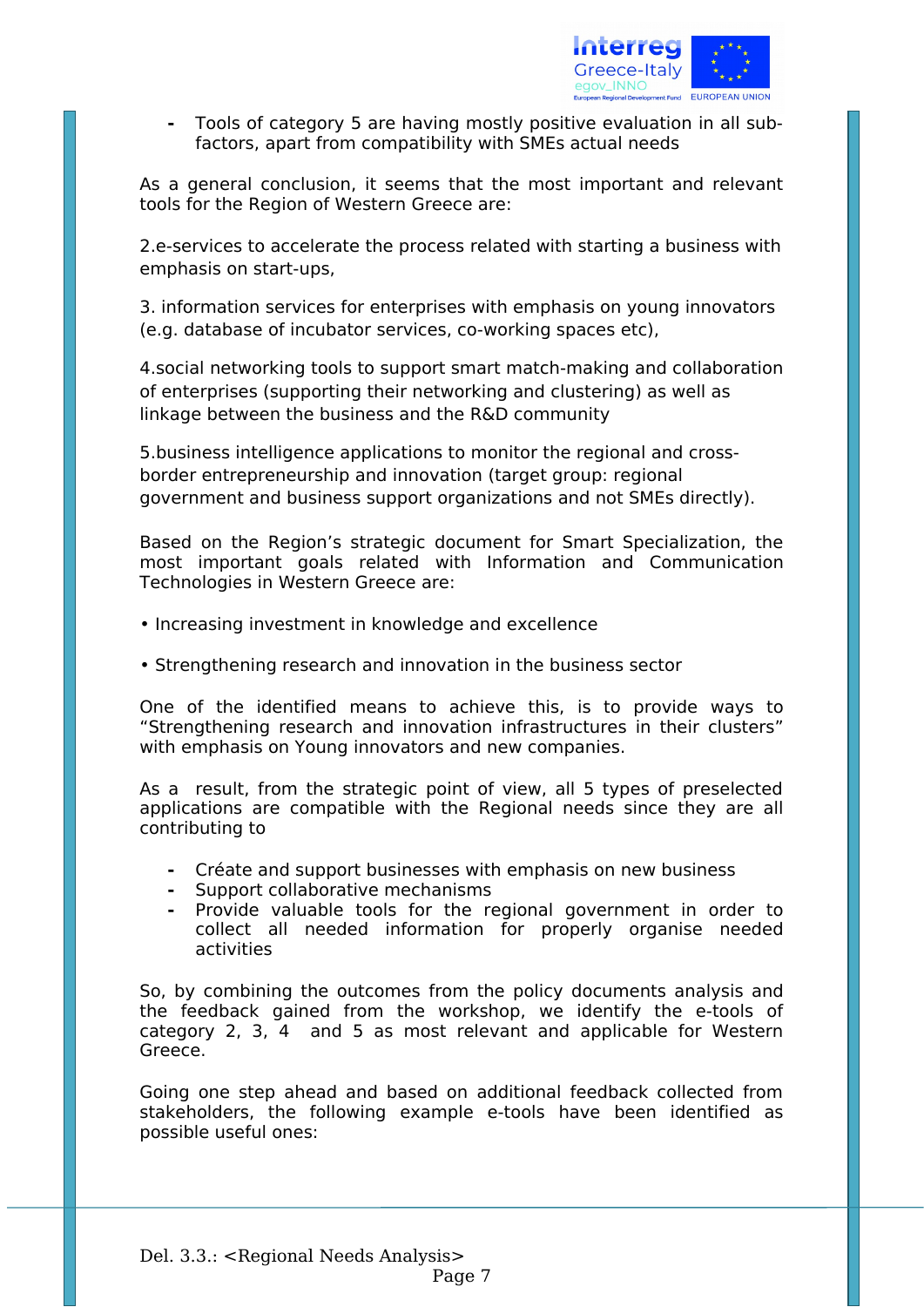

- 1. An e-tool that fosters innovation using ideas put forward by the general public.
- 2. An on-line business plan builder.
- 3. An on-line set of courses.
- 4. An on-line directory of useful links and services.
- 5. A smart e-tool matching employers and prospective employees.
- 6. A smart e-tool matching businesses seeking funding with potential investors/sponsors.
- 7. A smart e-tool matching people interesting in selling and buying ready-made businesses.
- 8. A smart e-tool matching businesses seeking expert advice and experts, consultants, mentors.
- 9. A smart e-tool matching businesses interested in research and development collaboration.
- 10. A smart e-tool matching businesses interested sharing working spaces.
- 11. An on-line forum.

A second series of events / questionnaires have been used in order to ask stakeholders for the specific importance of these tools. The main conclusion is they could support and have a useful role in the operation of all e-tools, especially 3, 8,9 and 11 (the analysis leading to these results is given in Appendix).

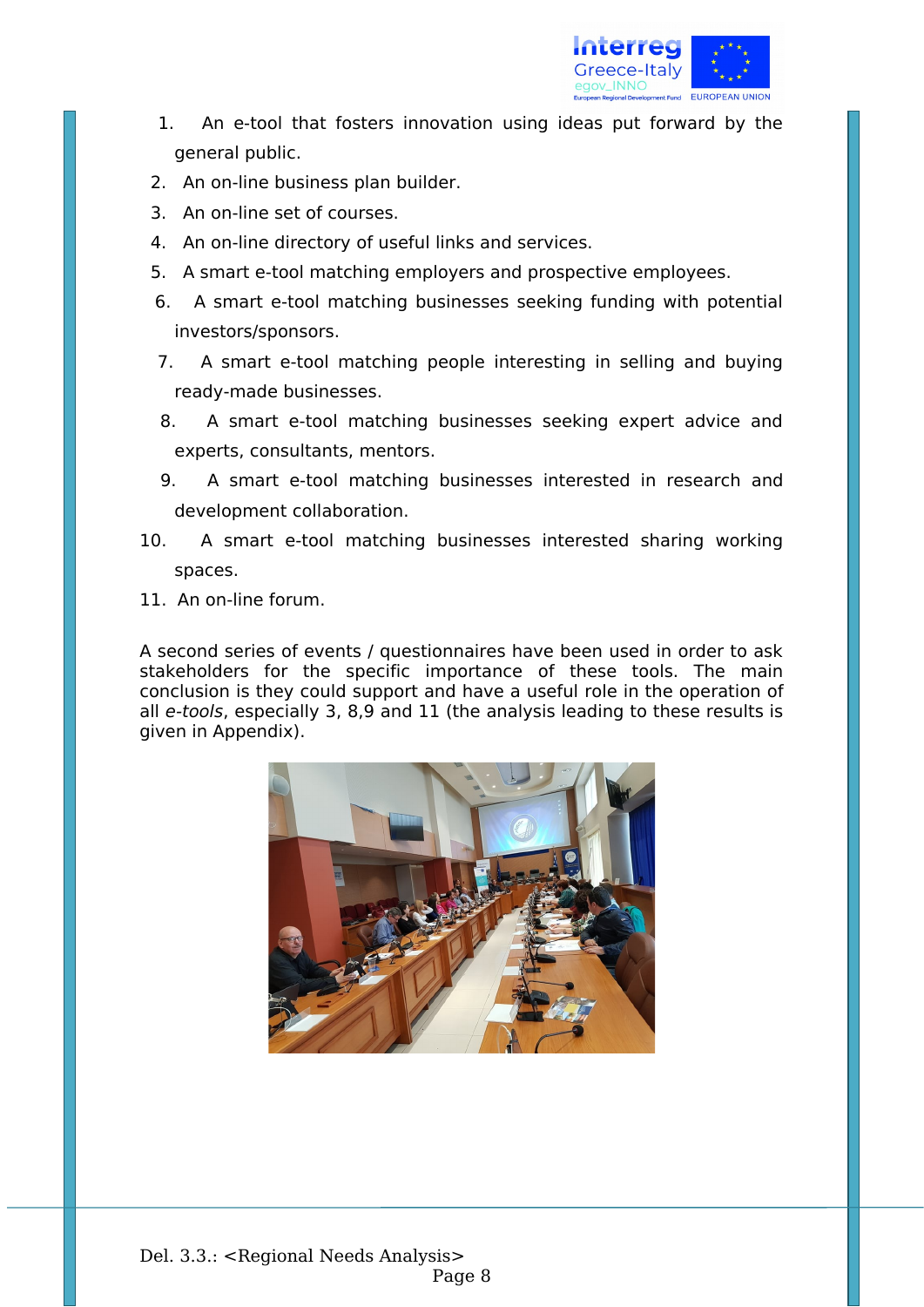



Photos from the second series of events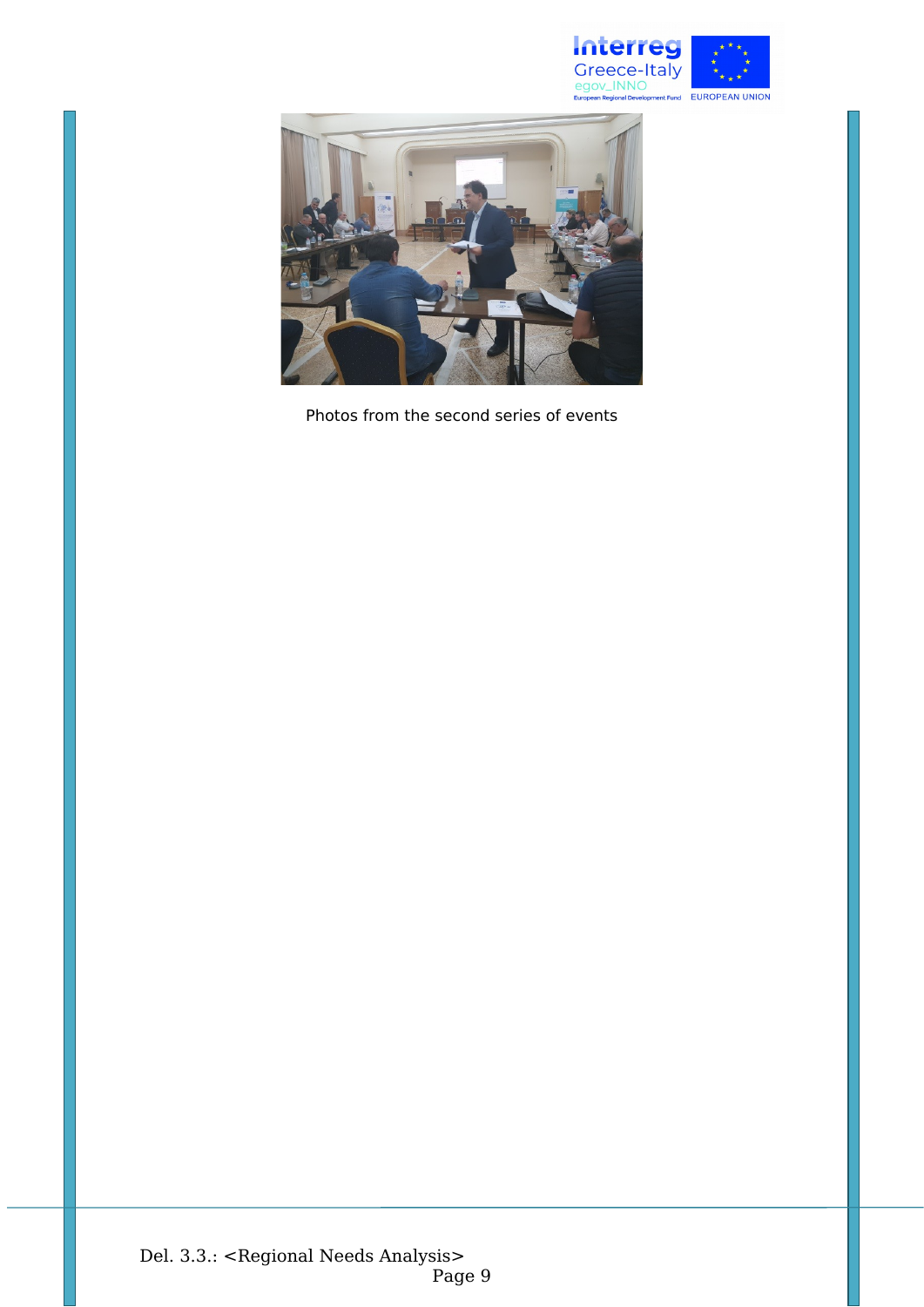

Phtos

# <span id="page-9-0"></span>**APUGLIA**



Workshop with stakeholders

On April 18, 2019, in the headquarters of the Apulia Region, a Focus Group was convened with the reference stakeholders, to select the 15 most significant practices and most responsive to the needs of the Apulia Region's companies. During the meeting some aspects of the project and methodology were shared and some practices for each axis were illustrated and discussed.

At the end of the meeting, all participants filled in a questionnaire, indicating the most important topics for developing G2B services in support of businesses in the Apulia Region.

In the questionnaire, four topics were listed for each axis, selected from 86 good practices identified in the previous project phases. All the stakeholders were asked to select the relevance (from 1 to 4) of each topic. Finally, based on their experience, stakeholders were asked what needs of the companies should be mainly considered for development of Government2Business services in favour of companies in the Apulia Region.



Workshop with stakeholders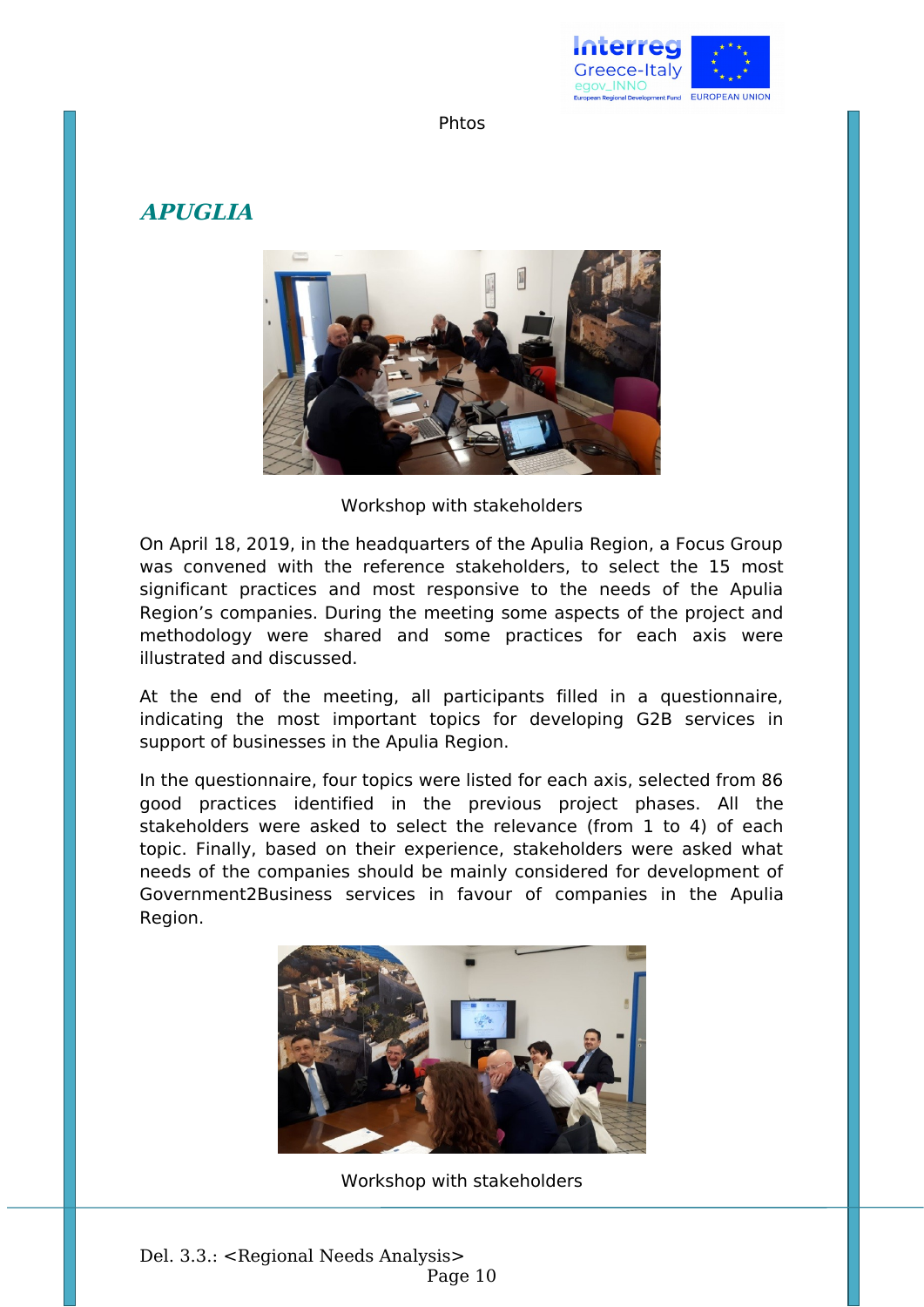

Results obtained are shown below, for each axis (pre-defined application areas):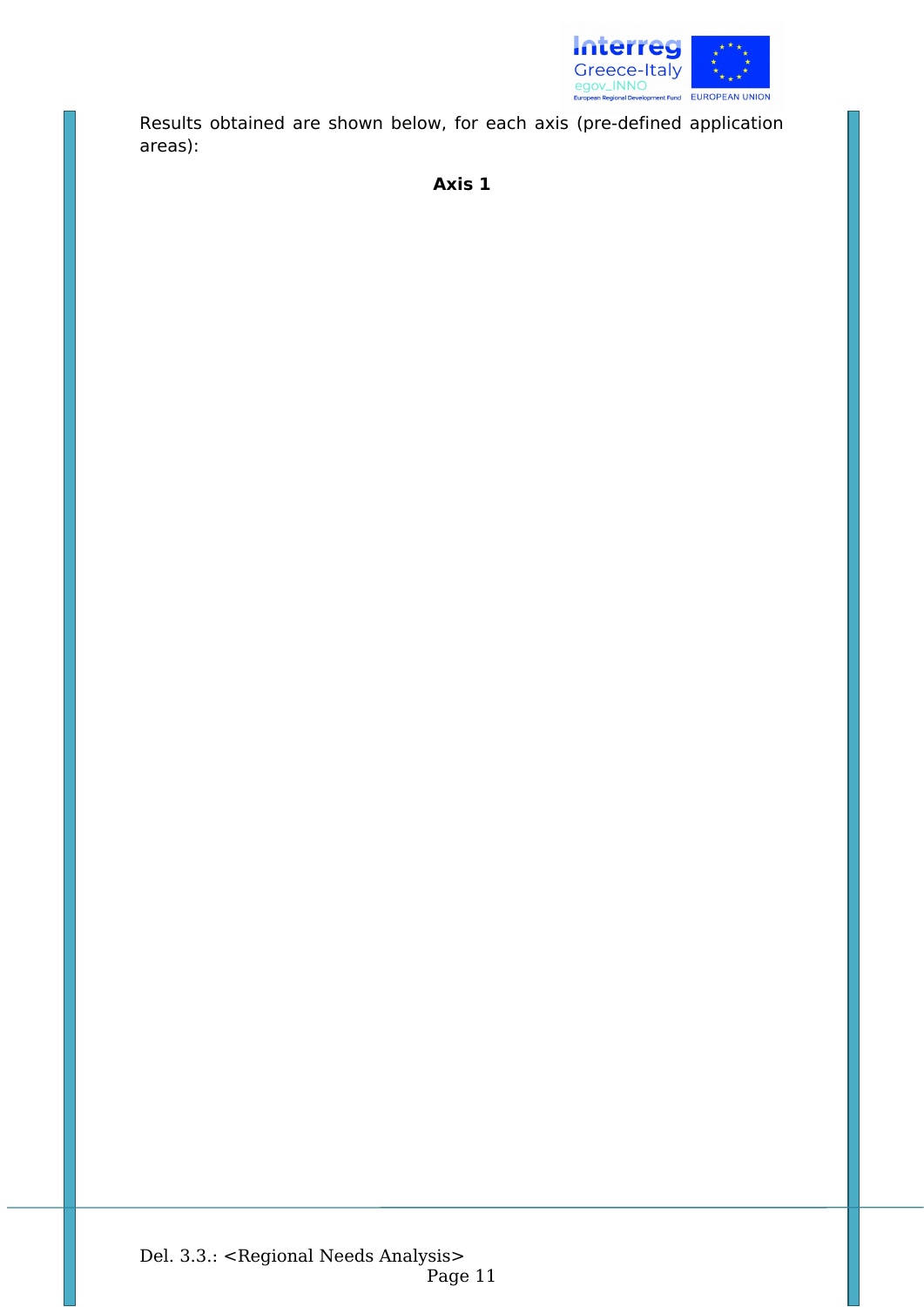

## **Axis 2**

a) Facilitating cross-border activities and attracting foreign direct investments

a) Promote the support of specialized consultancy



#### b) Services for reducing the regulatory burden on businesses



#### c) Support the development of tax incentives for start-ups



d) Facilitate the relationship with non-EU-Schenghen start-ups

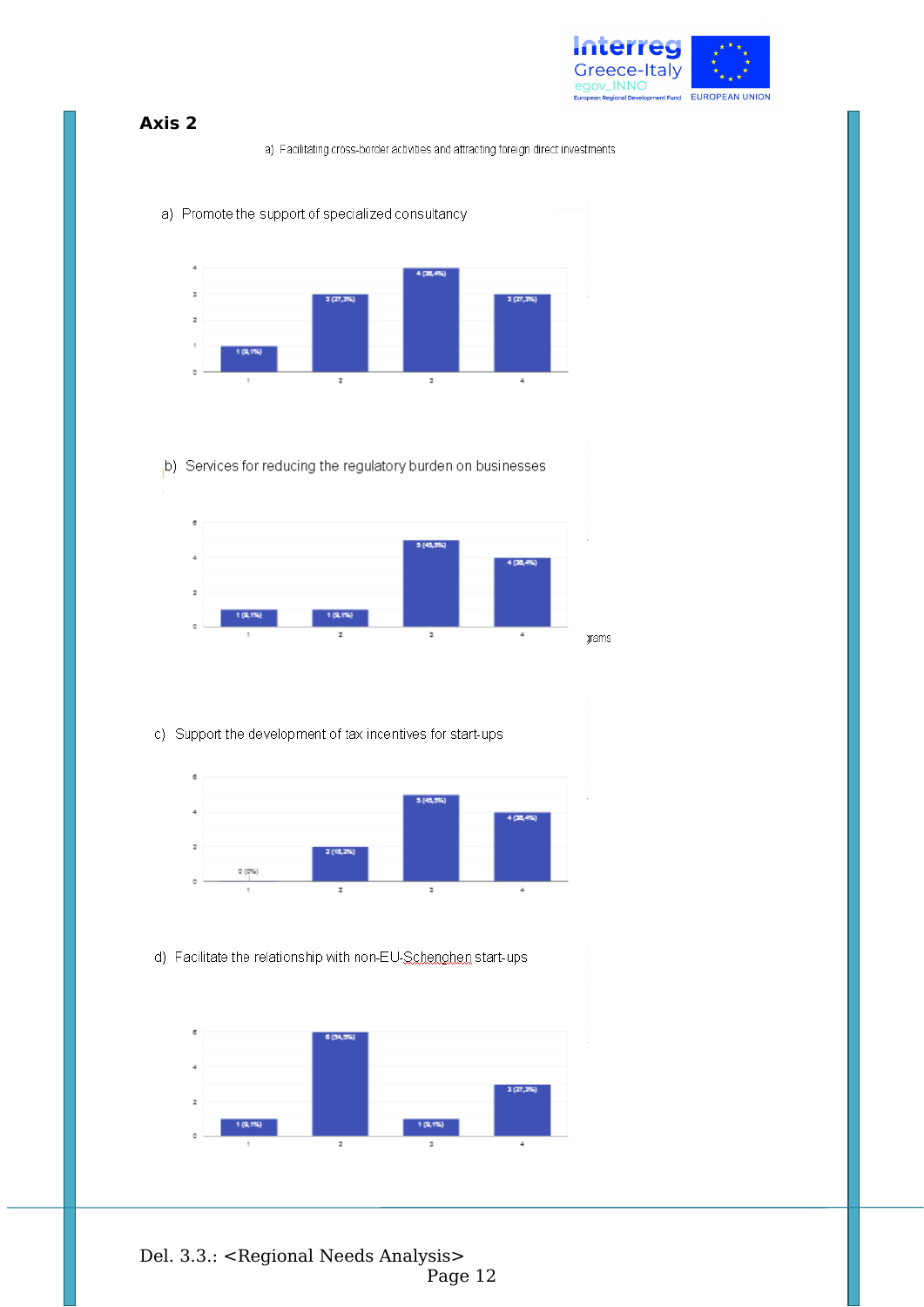

# **Axis 3**

a) Support development of laboratory networks and comorking spaces



b) Develop services for the transfer of skills, access to good practices and sponsorship tools



c) Encourage the development of community of entrepreneurs



d) Facilitate information on funding programs (Regional, National, EU, International)

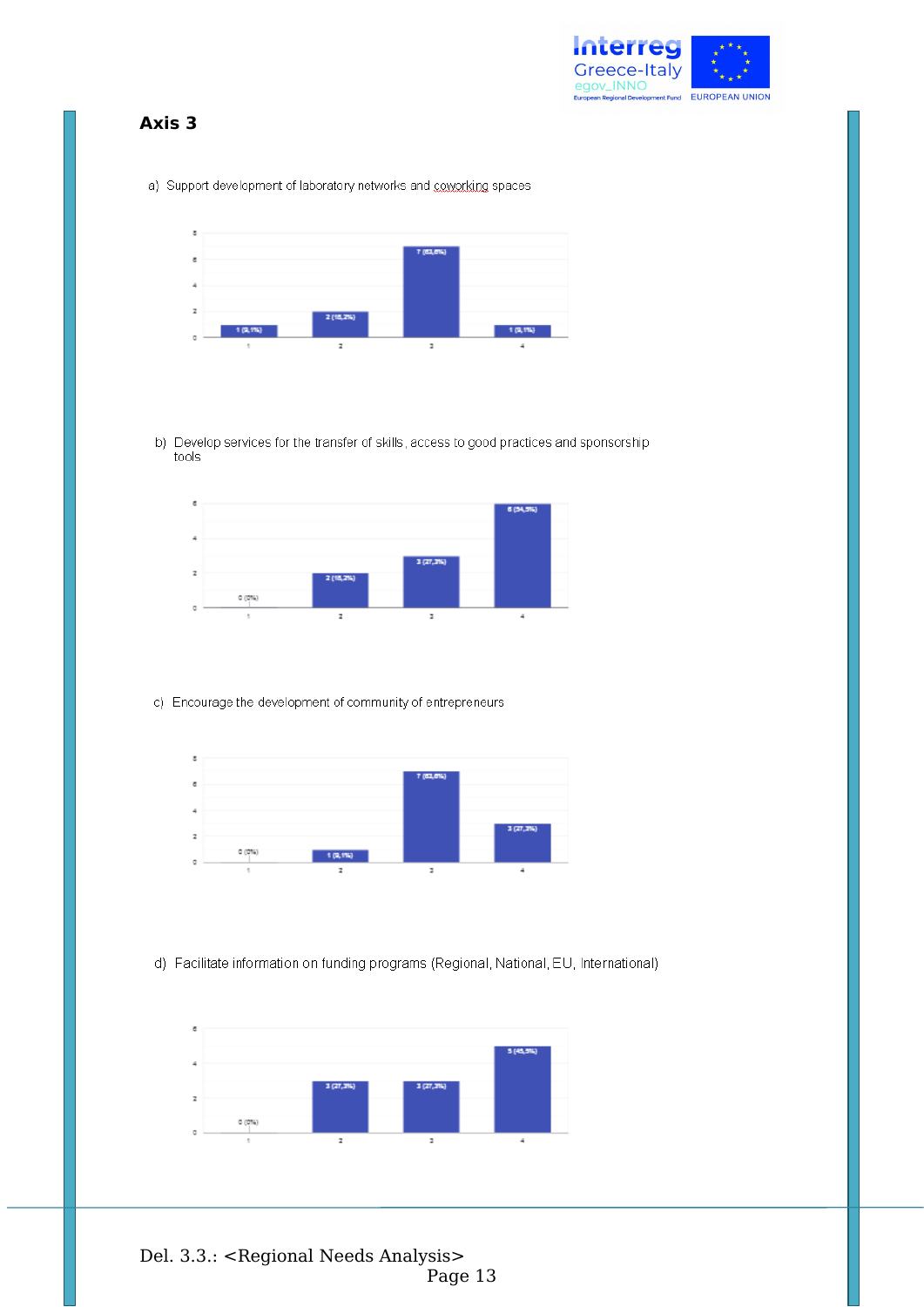

## **Axis 4**

a) Matchmaking platforms to encourage cooperation with university and business research institutes



b) Training and entrepreneurial mentoring services



c) Platforms for scale-up of business ideas and crowdfunding support



d) Tools for the implementation of circular economy systems

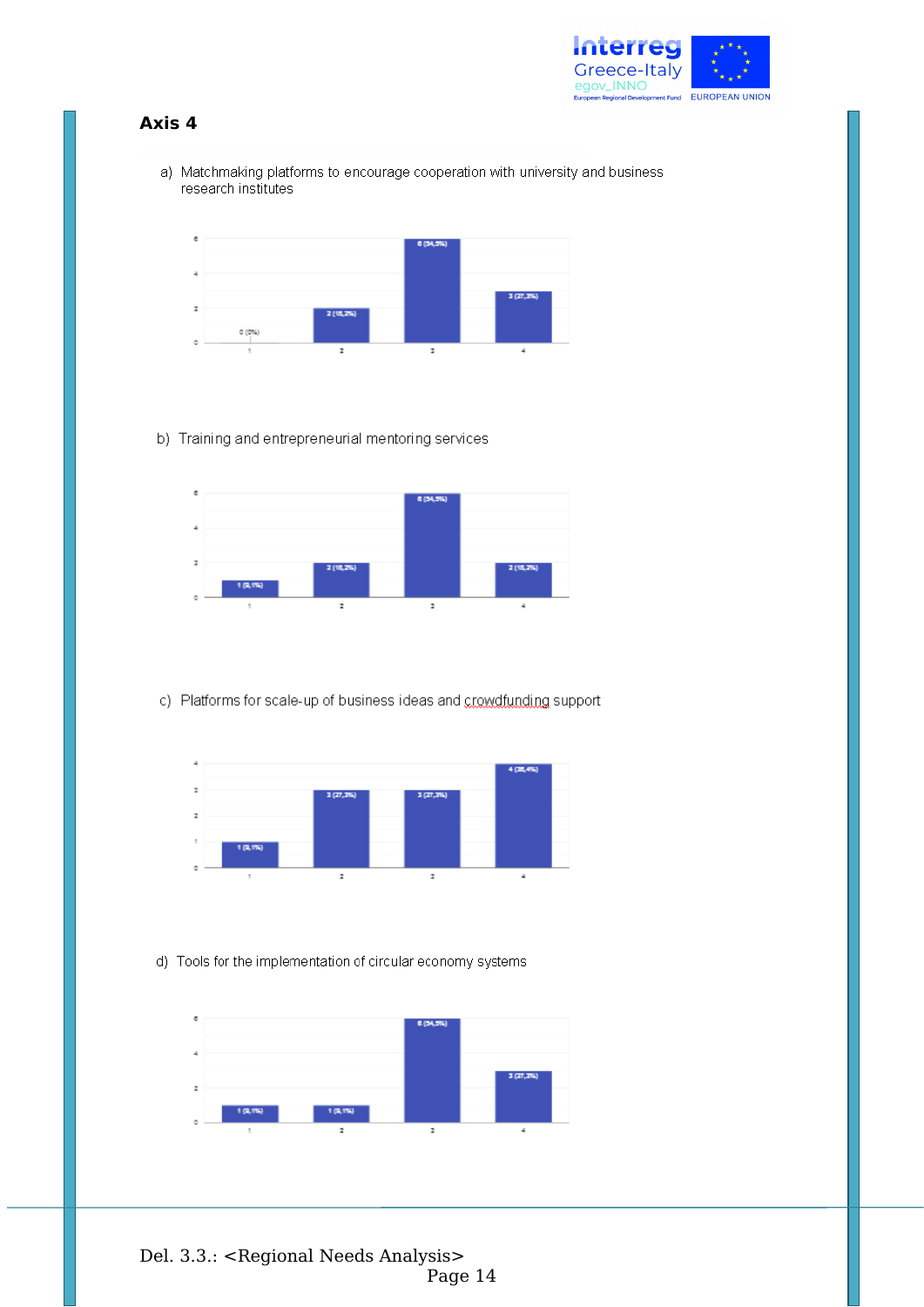

## Axis<sub>5</sub>

a) Promote open innovation processes and the circulation of information on innovative tenders (PCP, PPI, etc.)



b) Encourage access to high quality reports and statistics that are easy to understand and use



c) Encourage access to databases on commercial entities involved in specific activities, location of central offices and branches



d) Support the definition of transition indicators in the innovation processes of the socioeconomic system



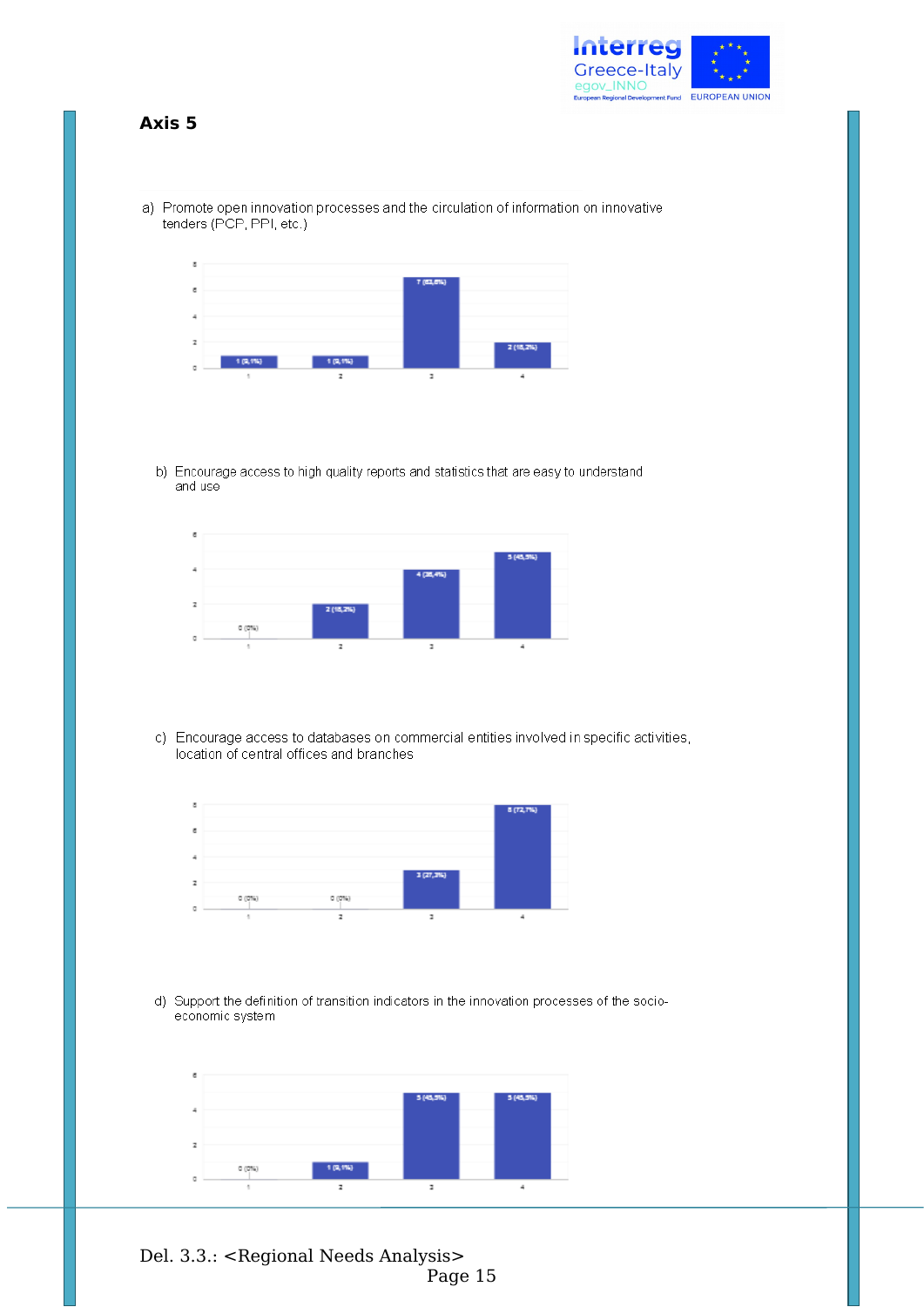

As analysed in this survey, according to the stakeholders, the most important needs of the Apuglian companies to be considered for the development of Government2Business services are:

- 1. Public capitalization.
- 2. Simplification of legislation and all bureaucratic aspects for access to European funds.
- 3. Companies need to know the areas of innovation that the 'government' considers strategic and functional to the overall development of the territorial system, to have a strategic vision on the policies of governance and support to entrepreneurship, regularity and continuity of support initiatives and service, to have certain times in the performance of financing procedures, to have transparent decisions.
- 4. Services that promote simplification for businesses

In the same time they find (based on the scored presented above) all types of applications as potentially useful and applicable (with emphasis on types 1, 3 and 5).

Based on the Apuglia RIS strategy, the Region in order to achieve its goals will assign priorities to Government2Business actions addressing innovation development for:

- sustainable manufacturing;
- human and environment health:
- digital and creative communities.

By combining the outcomes from the policy documents analysis and the feedback gained from the focus groups organized, we identify the e-tools of category 1, 3 and 5 as most relevant and applicable for Apuglia.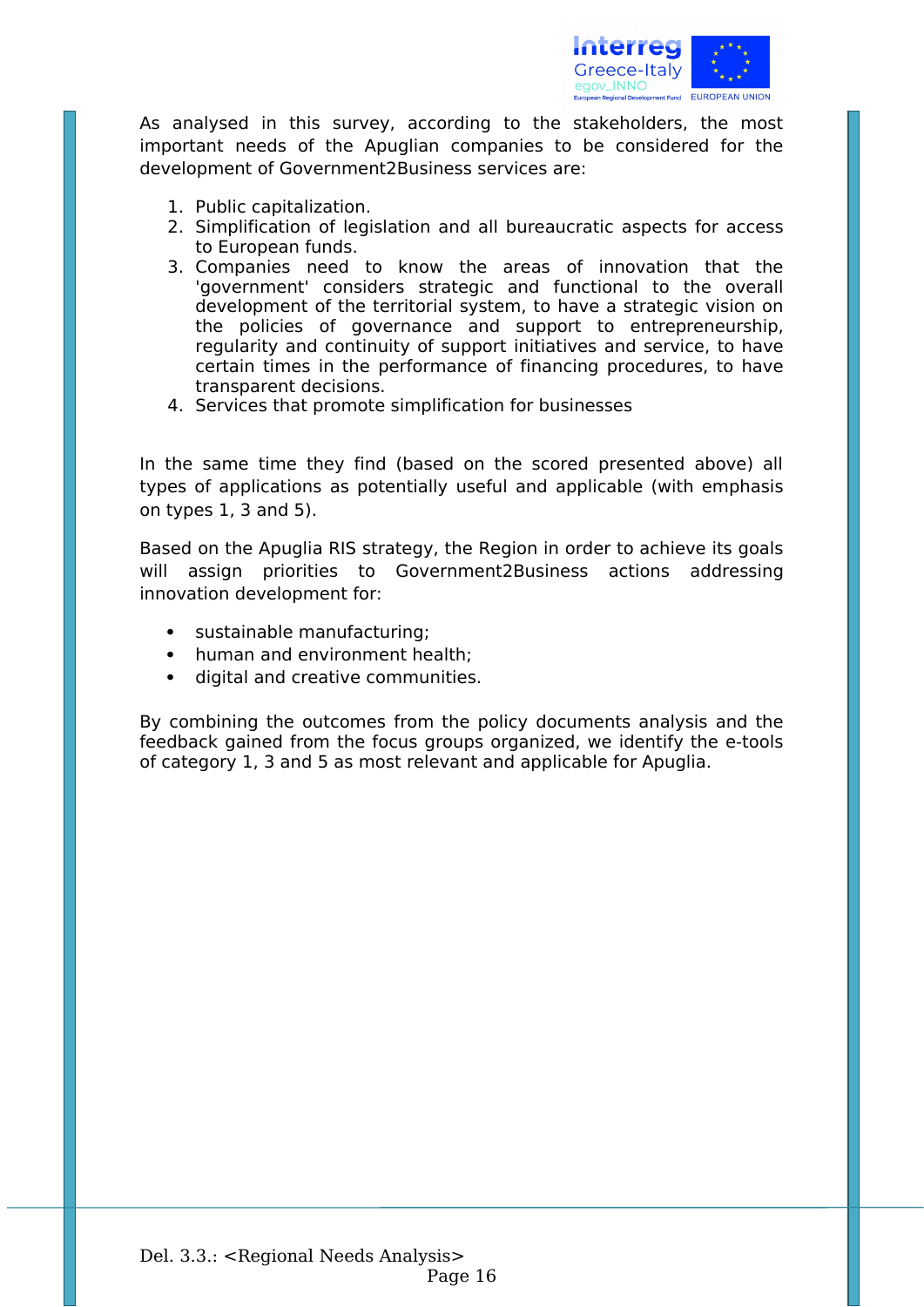

# <span id="page-16-0"></span>Conclusion / Executive Summary

Ths presented work provided a detailed overview of the bottom-up approach used by the project in order to collect users' needs in Western Greece and Apuglia in relation with Government to Business (G2B) eservices. A **common methodology** was used for the collection of user needs based on a series of events and the collection of feedback from relevant stakeholders and SMEs.

The conclusions of this work were as follows:

In terms, of relevance, usefulness and applicability the most relevant category of e-services needed for the Region of Western Greece are the ones related with

2. e-services to accelerate the process related with starting a business with emphasis on start-ups,

3. information services for enterprises with emphasis on young innovators (e.g. database of incubator services, co-working spaces etc),

4.social networking tools to support smart match-making and collaboration of enterprises (supporting their networking and clustering) as well as linkage between the business and the R&D community

5.business intelligence applications to monitor the regional and crossborder entrepreneurship and innovation (target group: regional government and business support organizations and not SMEs directly).

However, the outcomes of the evaluation coming from the users, supports the additional conclusion that functionalities combining several of the above categories of applications could be useful to be included in an integrated tool to be developed and applied.

For Apuglia the combination of

1.e-tools to monitor and support the process of financing for investment plans of enterprises,

3. information services for enterprises with emphasis on young innovators (e.g. database of incubator services, co-working spaces etc),

in an integrated e-tool is the most suitable and connected with regional needs for business innovation support.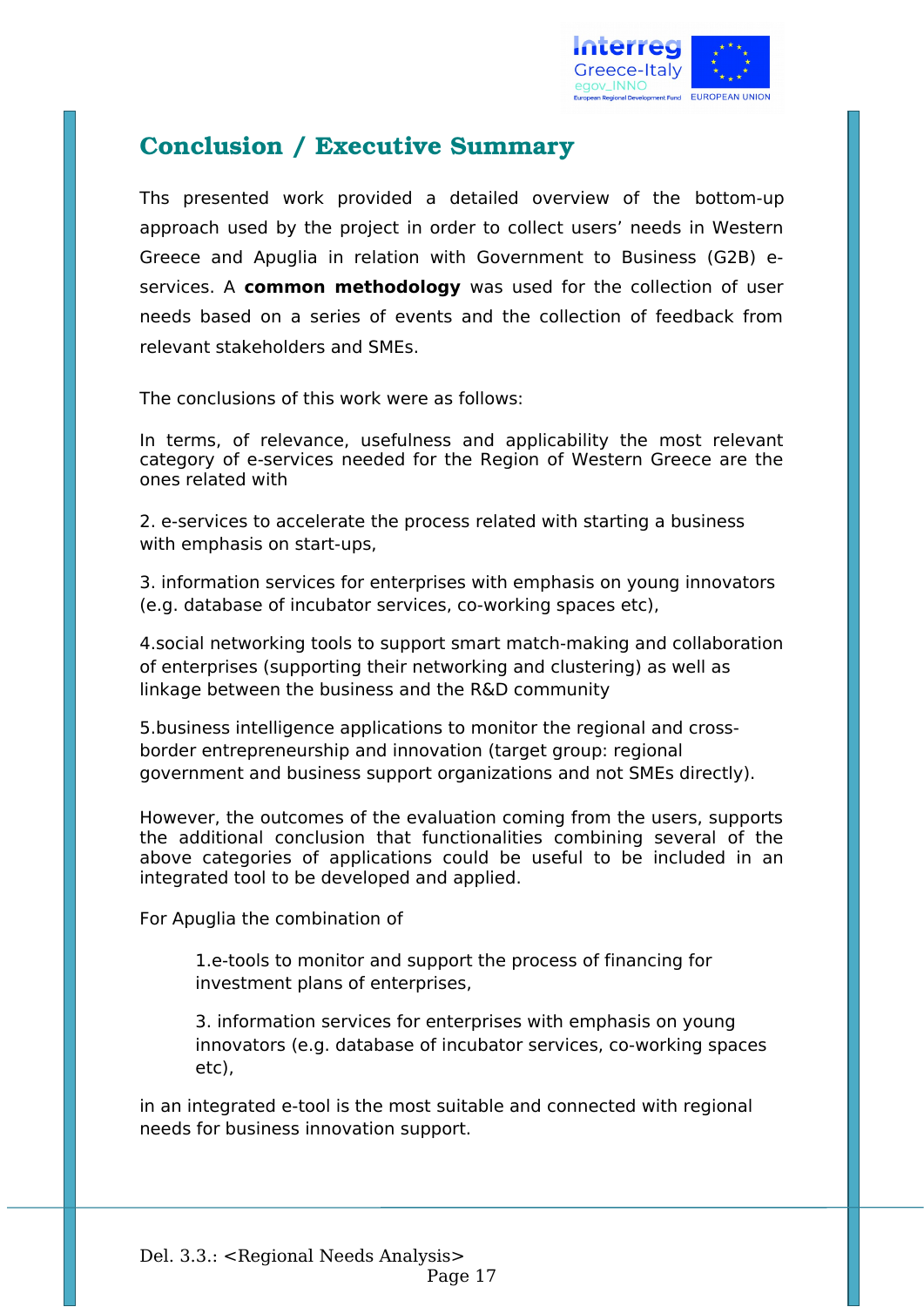

For both regions the existence of business intelligence applications to monitor the regional and cross-border entrepreneurship and innovation are also identified as of high importance and therefore the planned development of a combined innobarometer application is highly relevant and documented.

As a next step, and based on the feedback received from the process of D.3.3 development, three concrete action plans will be developed to describe the specific tools needed to be developed (in short term during the project period and in longer term) for

- **-** The Region of Western Greece
- **-** The Apuglia Region
- **-** A common Innobarometer application